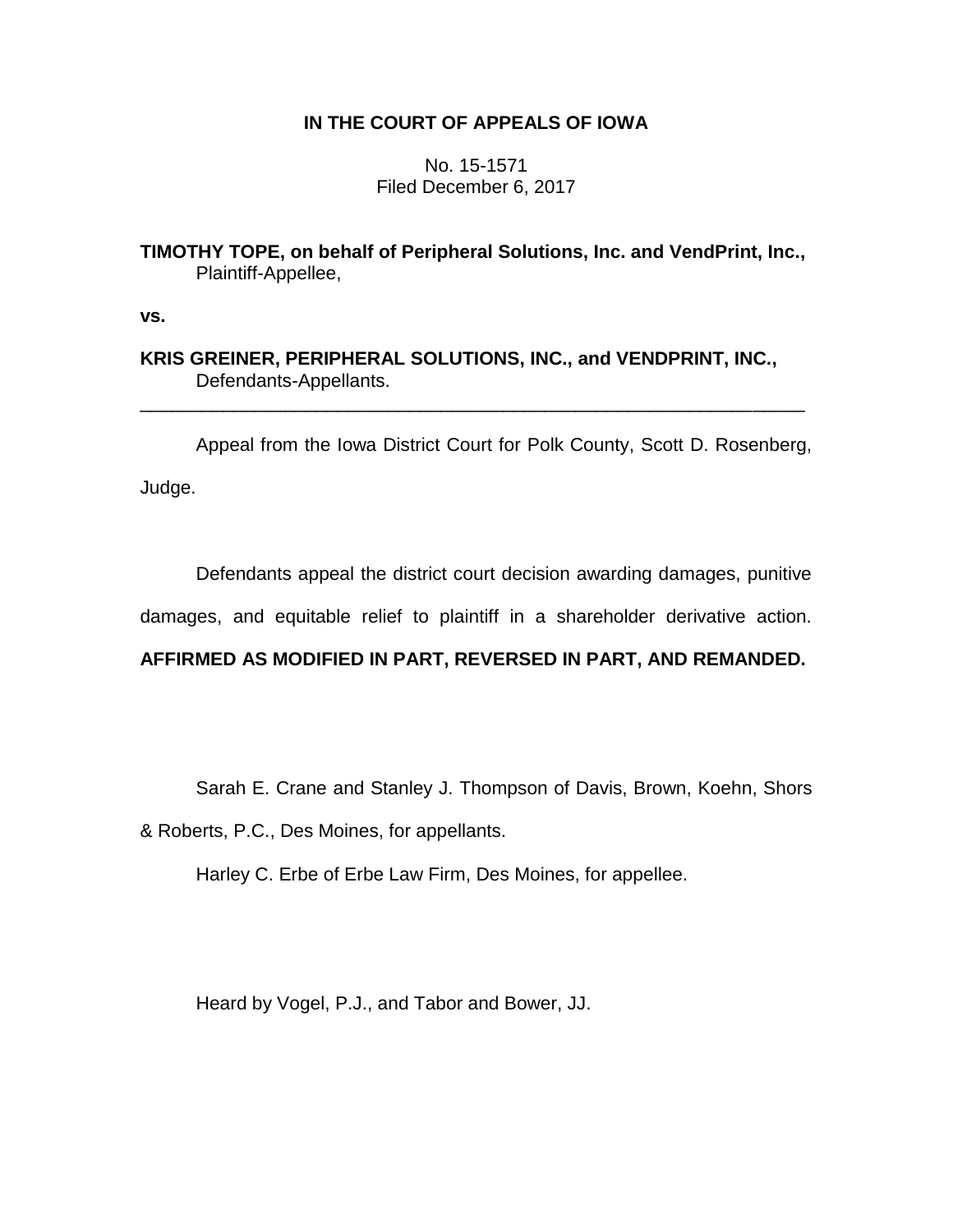**BOWER, Judge.**

Defendants appeal the district court decision awarding damages, punitive damages, and equitable relief to plaintiff in a shareholder derivative action. We find the nominal plaintiff does not have clean hands, and the corporations are not entitled to relief for the time period from October 1, 2010, to April 1, 2011. We reverse the district court's grant of damages on these grounds. We determine Kris Greiner is liable to the corporations for damages arising during the time period from April 1, 2011, until August 9, 2012. We conclude Greiner's decision to accept the settlement of a lawsuit is protected by the business judgment rule and also reverse the district court's award of damages on this ground. We determine the case must be remanded to the district court for a calculation of compensatory damages for the time period of April 1, 2011, until August 9, 2012, for each corporation. Because we are remanding on the matter of compensatory damages, we are also remanding on the issue of punitive damages. We affirm the award of equitable relief, as modified in this opinion. The district court decision is affirmed as modified in part, reversed in part, and remanded.

#### **I. Background Facts & Proceedings**

Timothy Tope and Greiner incorporated Peripheral Solutions, Inc. (PSI), in 1994. Tope and Greiner each owned fifty percent of the stock and were the sole directors and officers in the corporation. PSI sold computer systems to automotive dealers. Tope, Greiner, and Charlton Hernandez incorporated VendPrint, Inc., in 1997. Each man owned one-third of the stock and was a director and officer in the company. VendPrint primarily sold computer systems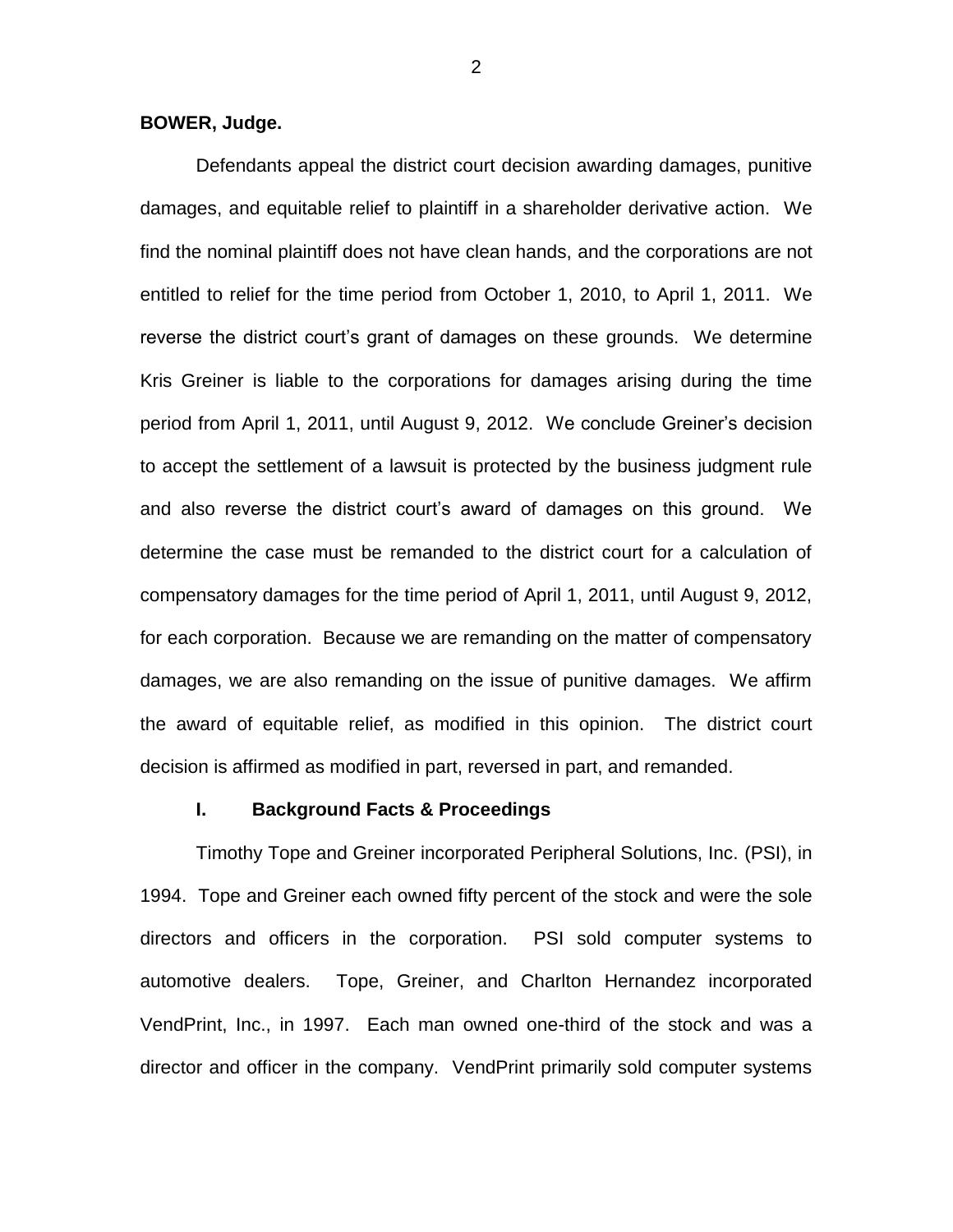to universities and libraries. The businesses were operated together out of an office in Grimes. Greiner managed the businesses, including doing the bookkeeping, while Tope was the salesman.

At one point the companies had fifteen employees, but by 2010 there were four employees—Tope, Greiner, Danielle Nichols, and Brad Haley. The business relationship between Tope and Greiner deteriorated, with each blaming the other for the financial difficulties of the businesses. PSI did not generate much revenue, and VendPrint's sales had plateaued. Greiner took outside employment to supplement his income, although he continued to work part-time for PSI and VendPrint. Both men charged some personal expenses on their corporate charge accounts, increasing their financial problems.

On September 11, 2010, Tope purchased Hernandez's shares in VendPrint for one dollar, making him the majority shareholder in VendPrint. Tope did not inform Greiner of the sale, knowing it would cause further friction. Nichols testified Tope told her on September 30, 2010, "I'm going to try to get rid of Kris." Greiner discovered the sale of Hernandez's shares to Tope and Tope's desire to get rid of him that day. He incorporated a new business, Sirk, Inc., also known as SirkTech. Greiner called Nichols and Haley, stating he could no longer work with Tope and asked if they wanted to work with him, and both agreed. During the night, Greiner took the computer servers and some equipment from the office in Grimes and brought them to his home.<sup>1</sup>

 $1$  Greiner left a note for Tope stating, "Have a good life. We cannot work together any longer as you are not honest or trustworthy." Tope found the note on his office door.

Greiner testified he wrote another note, which stated, "F\*\*k You Backstabber! See You in Court." Greiner stated he crumpled up this note and threw it away. Tope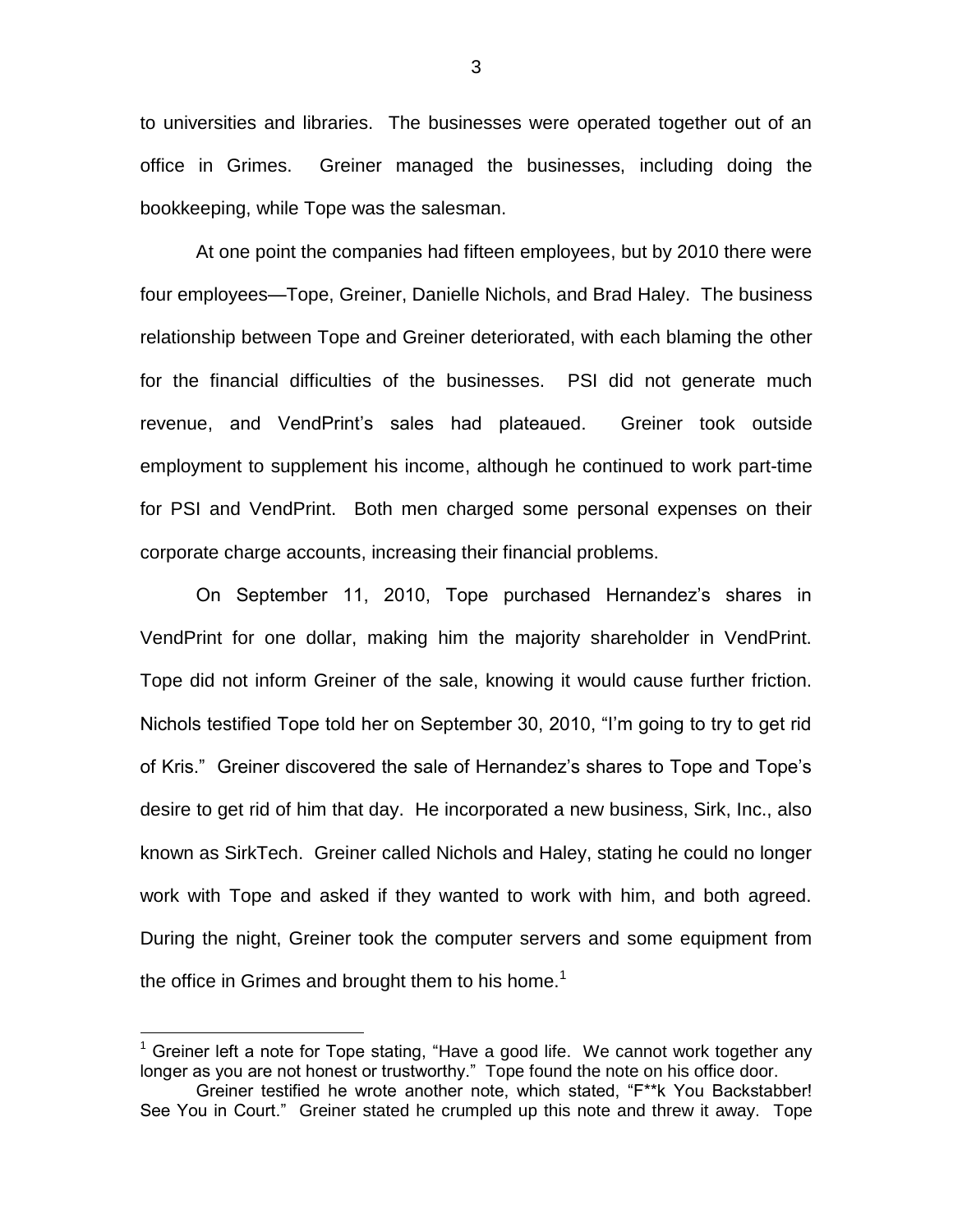On October 1, 2010, Greiner, Nichols, and Haley began operating PSI and VendPrint from Greiner's home. The companies continued to use the same 800 number and website. Greiner used some funds, \$3089.55 from one account and \$8950.64 from another account, for operating expenses and opened new bank accounts for the corporations. Greiner stated he took these actions because he wanted to keep Nichols and Haley employed and he felt responsibility to the companies' customers to keep the businesses going, although he did not want to work with Tope any longer. Tope took the remainder of the money from the bank accounts and closed the accounts. Tope forwarded the corporations' mail to his home and collected \$40,000 payable to the corporations.

Tope demanded the return of the corporations' computer servers, which were returned to the Grimes office in November 2010. Tope stated he never turned the computers on or tried to use them. He never attempted to operate PSI or VendPrint. Tope remained in control of the corporate office in Grimes, including all of the equipment remaining in the office, until December 31, 2010, when Greiner terminated the lease. Tope was told to take what he wanted from the office, but he left several items, which Greiner then placed in storage.

In April 2011, Greiner began operating the business of PSI and VendPrint through his corporation, SirkTech. SirkTech used the 800 number and website associated with PSI and VendPrint. SirkTech had about the same amount of business as PSI and VendPrint had in the past and had many of the same customers. Greiner testified SirkTech was not very profitable. Nichols also  $\overline{a}$ 

testified he found the note, wadded up into a ball, on Greiner's desk. Because it does not appear this note was intended to be delivered, we conclude it is irrelevant to our discussion.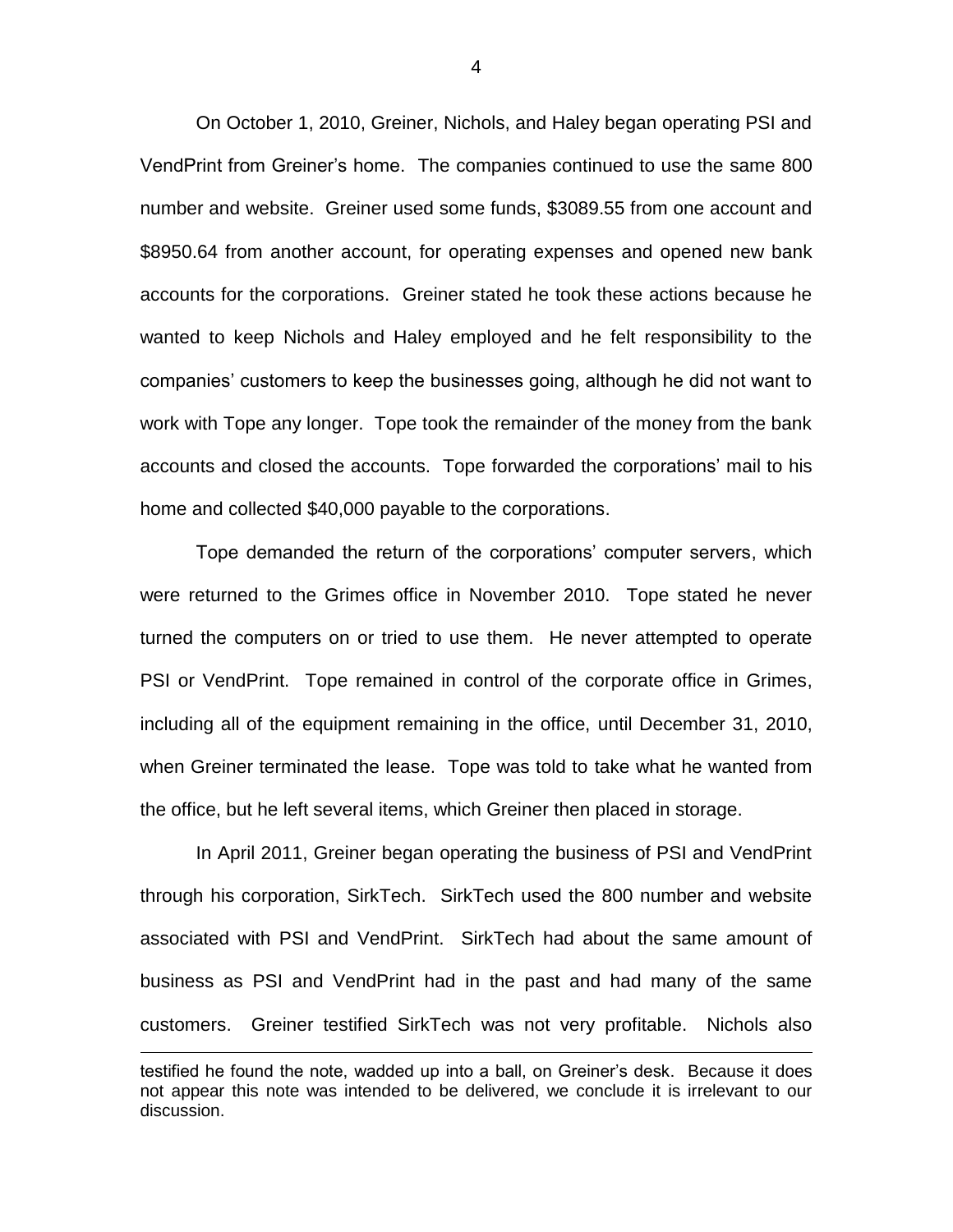testified the business was about the same as it had been in the past, and she stated PSI and VendPrint did not make much money. SirkTech operates from an office in Des Moines.

In the past, PSI had obtained a judgment against a former employee, Shaun Felderman, for \$28,690.70, plus attorney fees and interest. During settlement negotiations, Greiner's attorney stated, "There is also a judgment PSI holds against Shaun Felderman as an asset. It is estimated to be valued at approximately \$125,000." On July 3, 2012, Greiner, on behalf of PSI, settled the case for \$15,000. Of this amount, \$14,000 was used to pay attorney fees and \$1000 went to PSI. Greiner testified the settlement was not only as to the amount of the judgment but also as to the amount of attorney fees.

PSI and VendPrint were administratively dissolved by the Iowa Secretary of State on August 9, 2012. Neither Greiner nor Tope took any steps to revive the corporations.

On October 1, 2012, Tope, on behalf of PSI and VendPrint, brought a shareholder derivative suit, claiming Greiner breached his duties as a director and acted against the interest of the corporations.<sup>2</sup> Tope sought damages, punitive damages, and injunctive relief. Greiner brought counterclaims against Tope for conversion and tortious interference with prospective business advantage.

A trial was held on October 21 and 22, 2014. Tope testified he was only seeking damages on behalf of PSI and VendPrint, not for himself individually. He

 $2$  Tope also raised individual claims against Greiner for the conversion of certain assets but later dismissed these claims, stating he was only seeking damages on behalf of the corporations.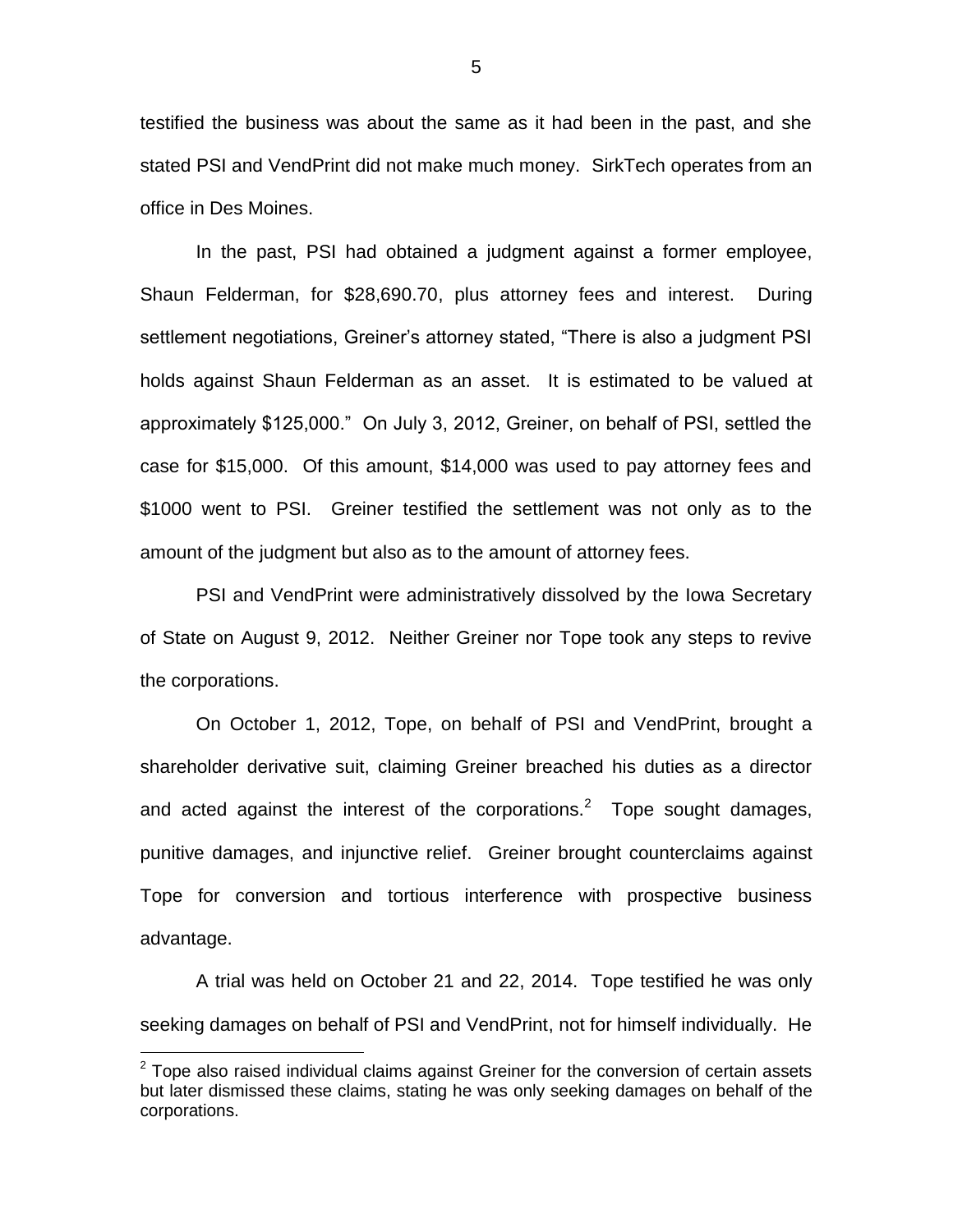testified Greiner did not do enough to promote the business and claimed revenue should have been higher. He also claimed the expenses of the companies were too high, and should only have been \$115,000 per year. Tope also took issue with the Felderman settlement. Greiner testified he believed he was acting in the best interests of the companies. He stated he wanted to keep the employees working and to service the companies' customers.

The district court filed its ruling on April 4, 2015. $3$  The court entered judgment against Greiner for \$682,223.20 in compensatory damages and \$275,365.34 in punitive damages, for a total judgment of \$975,588.54 in favor of PSI and VendPrint. The award did not distinguish between the amount awarded to PSI and the amount awarded to VendPrint. The court also awarded PSI and VendPrint equitable relief, requiring Greiner to provide the companies with certain information and to cease using the 800 number and website.

Greiner filed a motion pursuant to Iowa Rule of Civil Procedure 1.904(2). $4$ Greiner claimed the district court should have found Tope was not entitled to relief under the doctrine of clean hands. He also stated the court had improperly calculated compensatory damages, punitive damages were not appropriate, and

 $3$  The district court's twenty-one page ruling is identical to Tope's proposed ruling, except the court reduced the amount of compensatory and punitive damages awarded to PSI and VendPrint. The customary deference we give to district court rulings is not applied in this circumstance. *Rubes v. Mega Life & Health Ins. Co.*, 642 N.W.2d 263, 266 (Iowa 2002). When the district court has adopted one party's proposed ruling, "we must scrutinize the record more carefully when conducting our appellate review." *NevadaCare, Inc. v. Dep't of Human Servs.*, 783 N.W.2d 459, 465 (Iowa 2010); *see also Soults Farms, Inc. v. Schafer*, 797 N.W.2d 92, 97 (Iowa 2011) (noting record should be considered more closely and carefully).

<sup>4</sup> Tope also filed a rule 1.904(2) motion. The court could not consider it, however, because it was untimely. Additionally, Tope filed the motion pro se, but a pro se litigant may not represent a corporation. *See Hawkeye Bank & Trust v. Baugh*, 463 N.W.2d 22, 25 (Iowa 1990).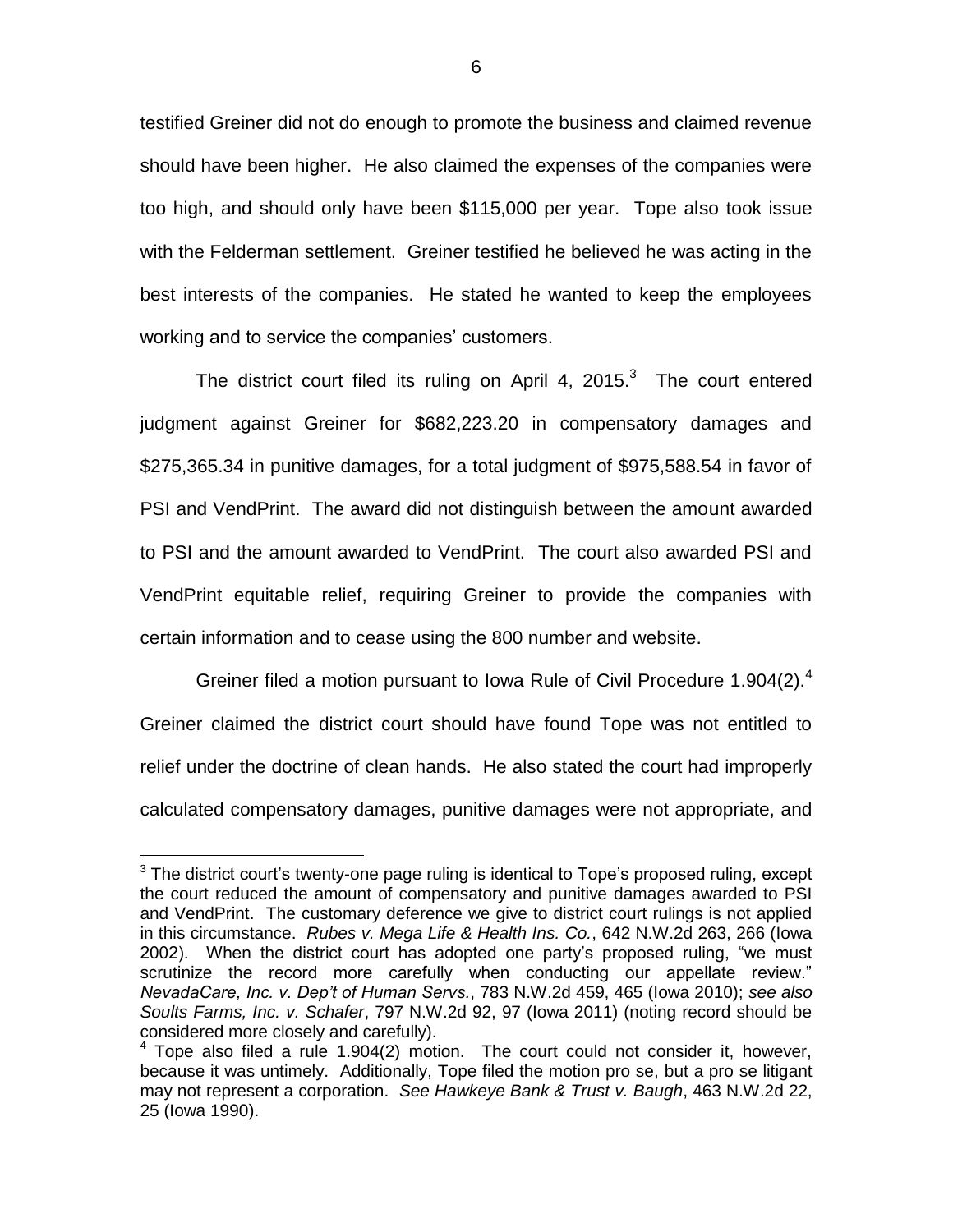the equitable relief was excessive and confusing. The court determined the clean hands doctrine did not apply because Tope's purchase of Hernandez's shares for one dollar did not relate to Greiner's misconduct. The court denied Greiner's rule 1.904(2) motion. He now appeals.

## **II. Standard of Review**

Our review of decisions in shareholder derivative suits is de novo. *Cookies Food Prod., Inc., v. Lakes Warehouse Distrib., Inc.*, 430 N.W.2d 447, 448 (Iowa 1988). We "examine the entire record and adjudicate anew the rights on the issues properly presented." *Weltzin v. Nail*, 618 N.W.2d 293, 296 (Iowa 2000) (citation omitted). Weight may be given to the court's factual findings, but we are not bound by those findings. *Id.*

### **III. Liability**

"A derivative lawsuit is unique in that the shareholders allege the company's directors have directly harmed it by their acts and omissions such that the company has suffered a loss." *Id.* at 295. In a shareholder derivative action, the shareholders of a corporation indirectly assert their rights by asserting the rights of the company. *Id.* The purpose of such an action is to redress the company's loss. *Cookies*, 430 N.W.2d at 455.

A director of a corporation has a duty to act "[i]n good faith," and "[i]n a manner the director reasonably believes to be in the best interests of the corporation." Iowa Code § 490.830(1) (2011). A director is not liable to a corporation unless the party asserting liability establishes the director did not act in good faith and acted in a manner "the director did not reasonably believe to be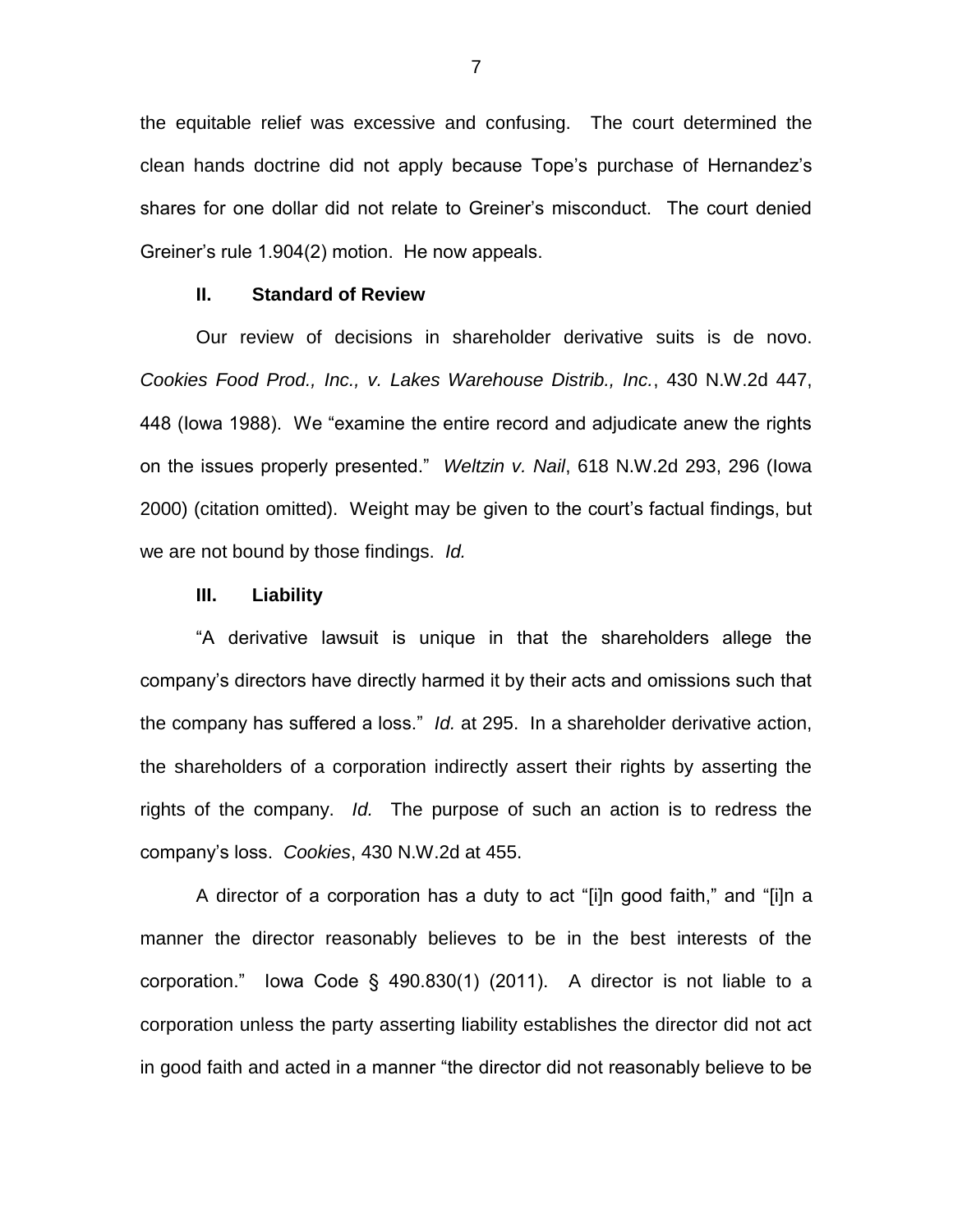in the best interests of the corporation." *Id.* § 490.831(1)(b). A director owes a corporation "complete loyalty, honesty, and good faith." *Rowen v. Le Mars Mut. Ins. Co.*, 282 N.W.2d 639, 649 (Iowa 1979).

A party seeking money damages from a director must also show the corporation suffered harm and the harm was proximately caused by the director's conduct. Iowa Code § 490.831(2)(a). A party seeking equitable remedies must show the remedies are appropriate under the circumstances. *Id.* § 490.831(2)(c).

In addition, an officer of a corporation must act (1) "[i]n good faith," (2) "[w]ith the care that a person in a like position would reasonably exercise under similar circumstances," and (3) "[i]n a manner the officer reasonably believes to be in the best interests of the corporation." *Id.* § 490.842(1). An officer may be liable to a corporation under the principles found in section 490.831. *Id.* § 490.842(3).

On our de novo review of the record, we determine Tope made three separate claims of misfeasance: (1) Greiner's action of moving the operations of PSI and VendPrint to his home; (2) Greiner's decision to operate the business formerly done by PSI and VendPrint through his own corporation, SirkTech; and (3) Greiner's settlement of the Felderman judgment for less than Tope believed it was worth. We will discuss each of these three incidents separately.

**A.** Concerning Greiner's action of moving the operations of PSI and VendPrint to his home, beginning October 1, 2010, we first consider the clean hands maxim. Greiner claims Tope is not entitled to seek relief on behalf of the corporations under the clean hands doctrine. *See Ellwood v. Mid States* 

8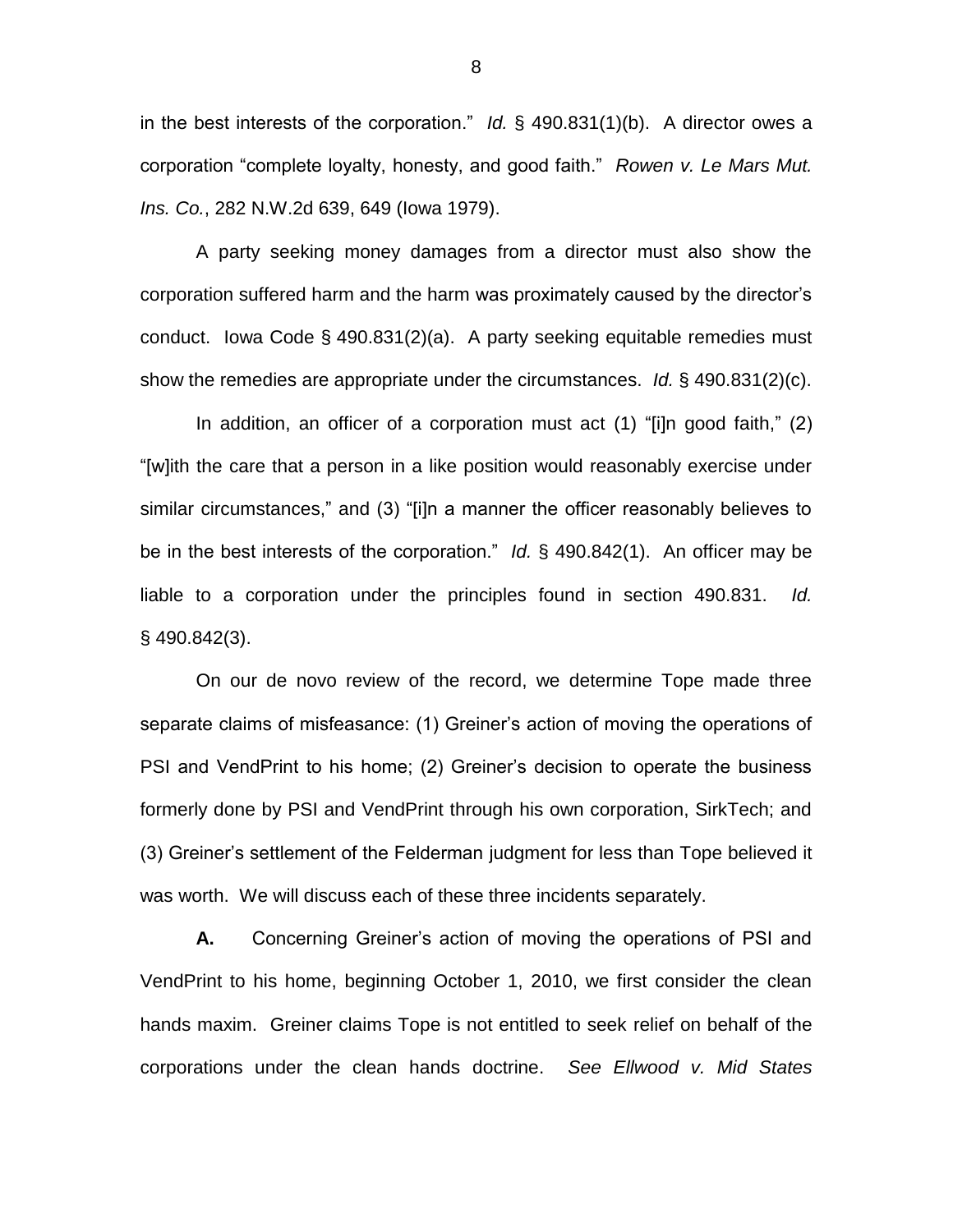*Commodities, Inc.*, 404 N.W.2d 174, 184 (Iowa 1987) (noting the doctrine of clean hands may be applied in actions brought in equity). "[E]quity requires that a shareholder derivative action cannot be maintained if the nominal plaintiff has unclean hands in connection with the transactions which are the bases for the litigation or has participated or acquiesced in, or benefited from the conduct of which he now complains." *Forkin v. Cole*, 548 N.E.2d 795, 805 (Ill. App. Ct. 1989).

The Iowa Supreme Court has stated the doctrine of clean hands,

expresses the principle that where a party comes into equity for relief he or she must show that his or her conduct has been fair, equitable, and honest as to the particular controversy in issue. A complainant will not be permitted to take advantage of his or her own wrong or claim the benefit of his or her own fraud or that of his or her privies.

*Opperman v. M. & I. Dehy, Inc.*, 644 N.W.2d 1, 6 (Iowa 2002) (quoting 27A

Am.Jur.2d *Equity* § 126, at 605 (1996)). Additionally,

whenever a party who seeks to set the judicial machinery in motion and obtain some equitable remedy has violated conscience or good faith, or another equitable principle in prior conduct with reference to the subject in issue, the doors of equity will be shut, notwithstanding the defendant's conduct has been such that in the absence of circumstances supporting the application of the maxim, equity might have awarded relief.

*Id.*

 $\overline{a}$ 

We first note there is little evidence the corporations were harmed when

Greiner moved the base of operations from the office in Grimes to his home.<sup>5</sup>

Nichols testified the corporations continued on as they had done before, although

from a different location. The computers, equipment, 800 number, and website

 $5$  While there may have been harm to Tope, the sole issue in this shareholder derivative action is whether there was harm to the corporations.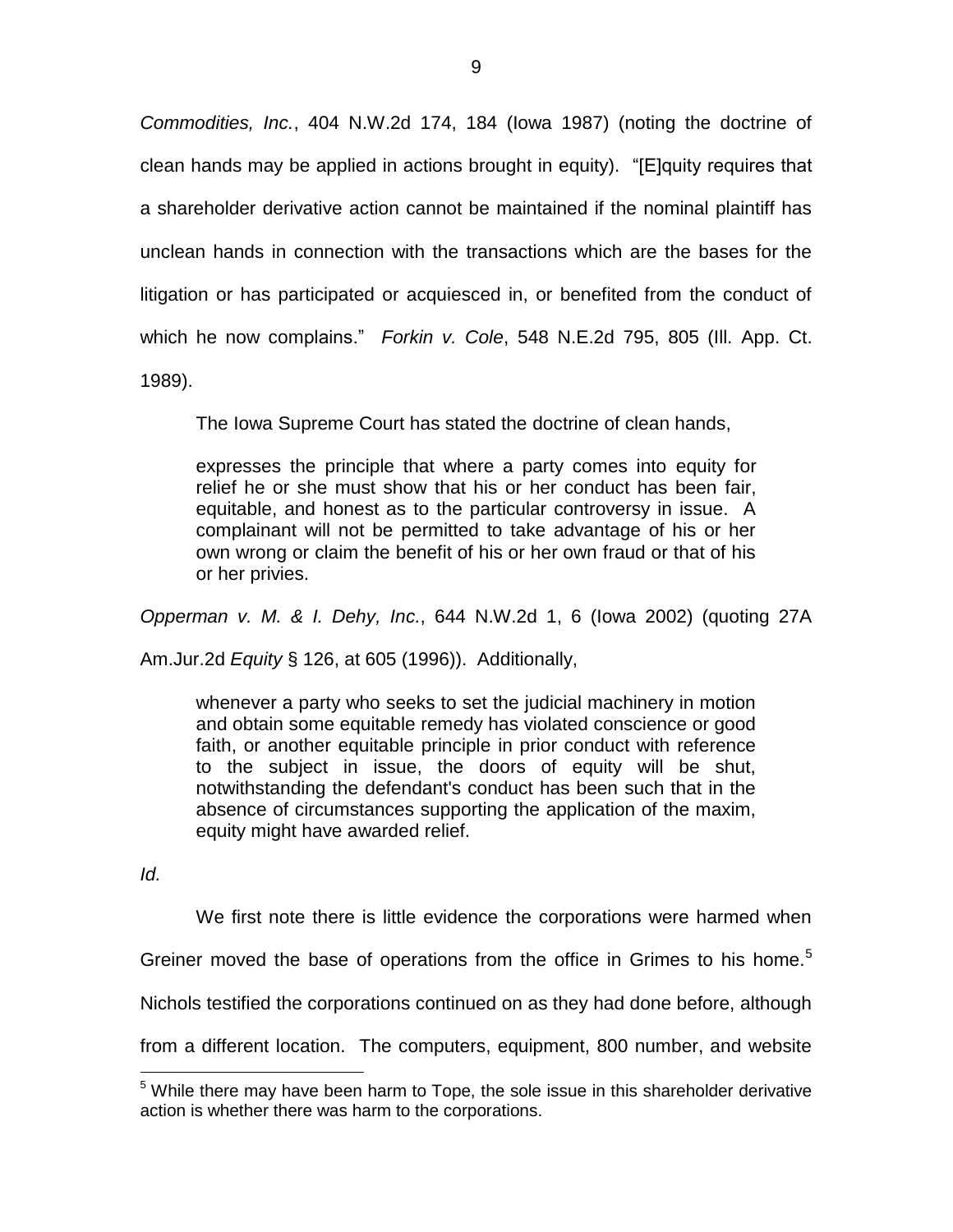belonged to the corporations, and the corporations continued using these items. The profits and losses of the corporations remained with the corporations.

During this time, Tope took money from the corporations' bank accounts then closed those accounts. He forwarded the corporations' mail to his house where it was not accessible for the operations of the businesses. In addition, Tope collected \$40,000, which was meant for PSI and VendPrint, using it to compensate himself, pay legal fees, and purchase office supplies. We find Tope's actions arise out of the same set of circumstances and during the same time period as his complaint about Greiner on this issue. *See id*. (noting the clean hands doctrine may apply based on a party's "conduct with reference to the subject in issue"). Because the nominal plaintiff, Tope, does not have clean hands, we determine the corporations are not entitled to relief for the time period from October 1, 2010, when Greiner moved the business, until April 1, 2011, when Greiner started operating the businesses through SirkTech.<sup>6</sup> See Forkin, 548 N.E.2d at 805.

Based on our decision concerning clean hands, we eliminate the district court's award of damages for (1) \$147,785.60, which the court designated as accounts receivable;<sup>7</sup> (2) \$3089.55 Greiner removed from a PSI bank account for operating expenses; (3) \$8950.64 Greiner removed from a VendPrint bank account for operating expenses; and (4) \$138,045.69, which the court found

 $6$  Greiner testified he began operating the business formerly performed by PSI and VendPrint through SirkTech in April 2011. For purposes of this decision we will assume this date was April 1, 2011.

 $7$  We additionally note this amount does not represent accounts receivable. The exhibit the court relied upon states it is a list of sales from January through September 2010. There is no indication in the record the corporations were not paid for those sales prior to October 1, 2010.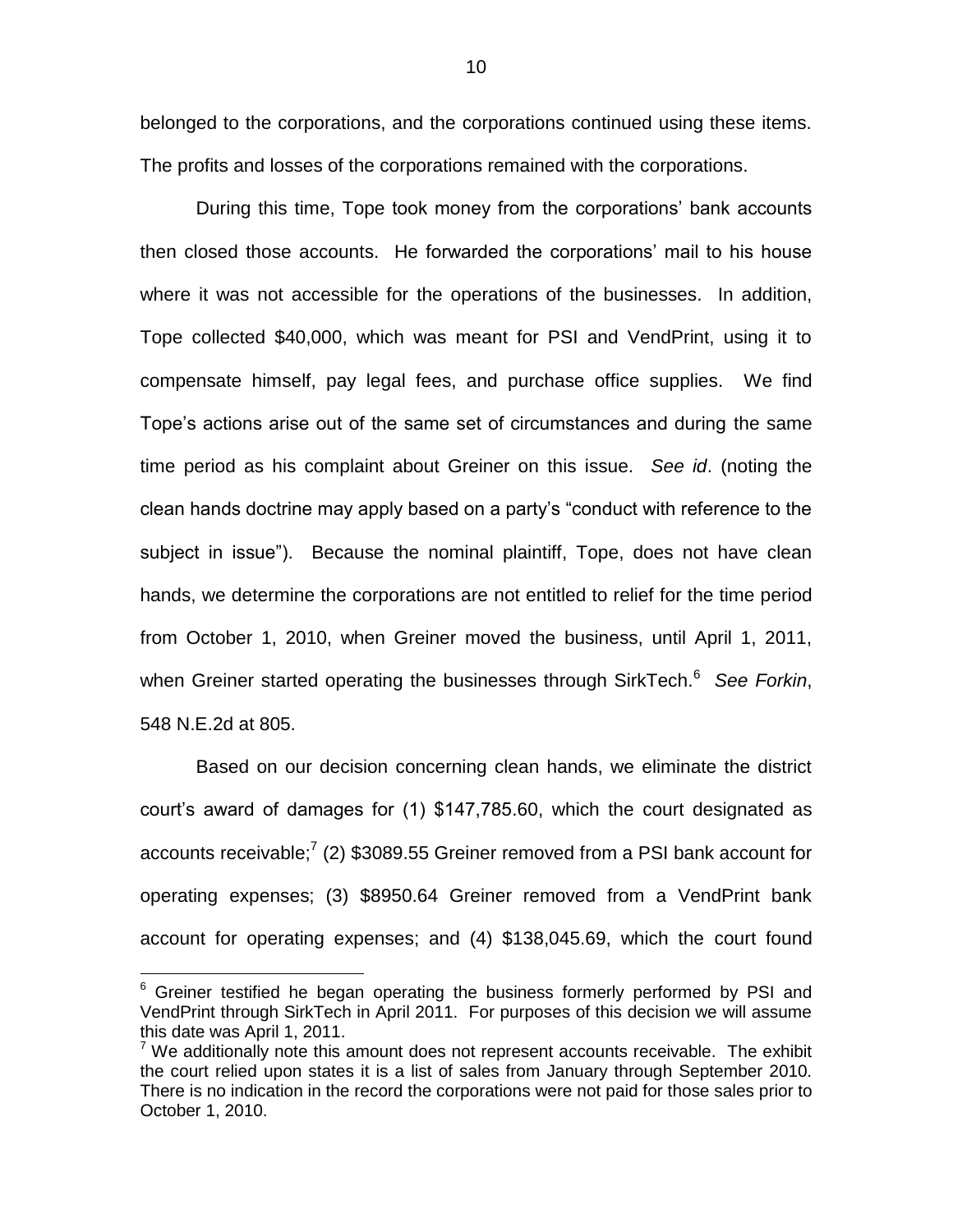represented PSI and VendPrint sales between October 1, 2010, and March 31, 2011.

**B.** We turn to the issue of Greiner's decision to conduct the business of PSI and VendPrint through his own corporation, SirkTech. A person "holding a corporate fiduciary position may not appropriate for himself a business opportunity which in fairness belongs to the corporation." *Rowen*, 282 N.W.2d at 660. "Corporate officers and directors are not permitted to use their position of trust and confidence to further their private interests." *Ontjes v. MacNider*, 5 N.W.2d 860, 868 (Iowa 1942) (citation omitted). A director or officer of a corporation should not acquire an interest adverse to the corporation. *Schildberg Rock Prods. Co. v. Brooks*, 140 N.W.2d 132, 137 (Iowa 1966).

By conducting the business of PSI and VendPrint through SirkTech, Greiner took from PSI and VendPrint the corporate opportunities—the sales which should have belonged to those corporations and gave them to his own corporation. At that point, Greiner used his position as a director and officer of PSI and VendPrint to further his own private interests. The interests of SirkTech were adverse to PSI and VendPrint because SirkTech captured the profits and losses which should have belonged to PSI and VendPrint.

We conclude Greiner did not act in good faith or in the best interests of the corporations. *See* Iowa Code § 490.830(1). We determine he is liable to PSI and VendPrint for damages arising during the time period from April 1, 2011, when he started operating the business of the corporations through SirkTech, until August 9, 2012, when the corporations were administratively dissolved.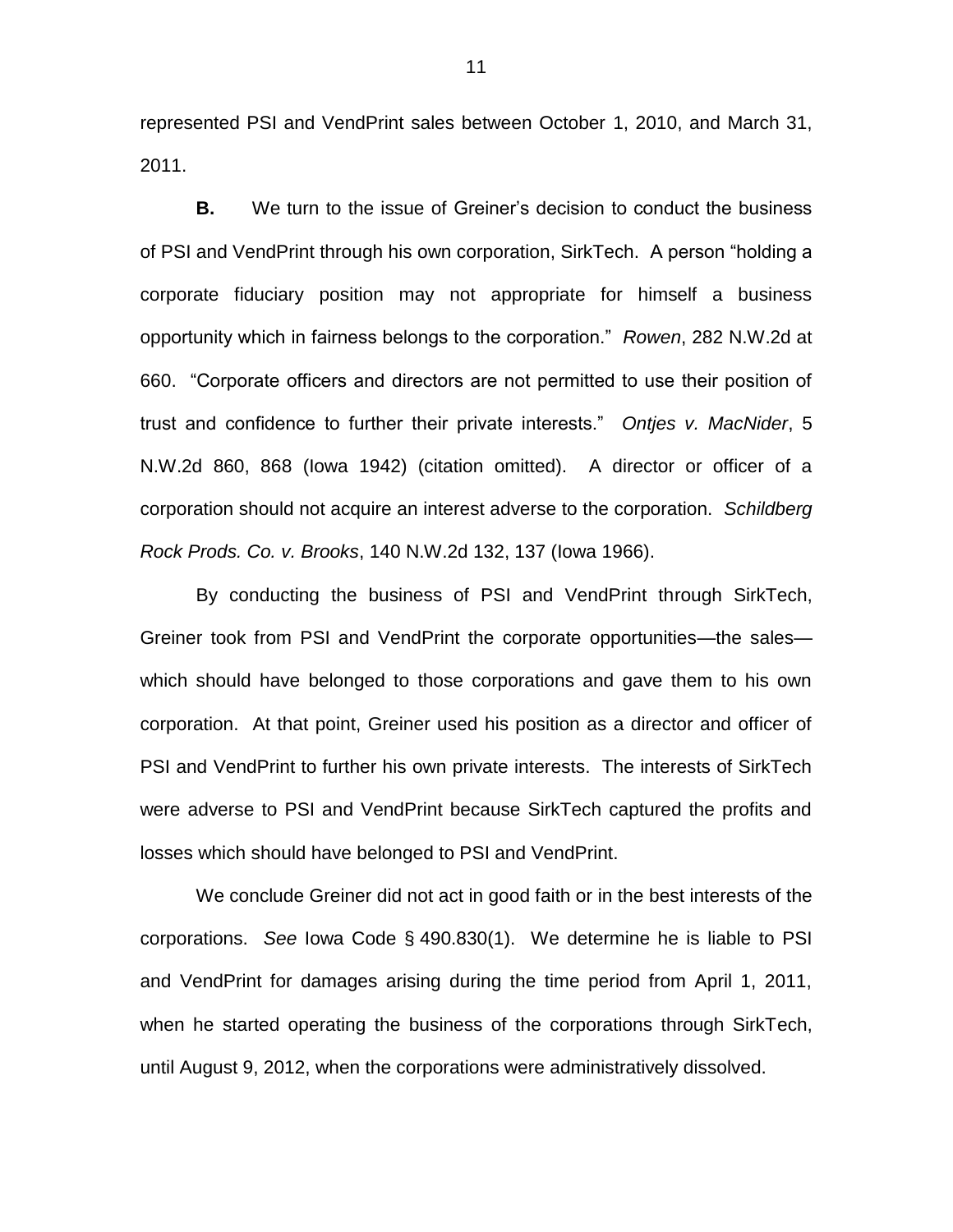**C.** Finally, Tope claimed Greiner did not act in the best interests of PSI when he agreed to settle the Felderman lawsuit for \$15,000 on July 3, 2012. The judgment was for \$28,690.76, plus attorney fees of \$63,281.89 and interest. Greiner testified Felderman did not have the ability to pay the total amount he owed and Greiner relied on legal advice to accept the settlement offer of \$15,000. Greiner stated not only was there a settlement on the amount of the judgment, but the attorney agreed to accept a settlement in legal fees. From the \$15,000 settlement, \$14,000 went to legal fees and PSI received \$1000.

The actions of a director or officer may be protected by the business judgment rule. *Hanrahan v. Kruidenier*, 473 N.W.2d 184, 186 (Iowa 1991). "The business judgment rule is a presumption that in making a business decision, not involving self-interest, the directors of a corporation acted on an informed basis, in good faith and in the honest belief that the action taken was in the best interests of the company." *Whalen v. Connelly*, 593 N.W.2d 147, 154 (Iowa 1999) (citation omitted).

The business judgment rule applies "only where a director is shown not to have a self interest in the transaction at issue." *Cookies*, 430 N.W.2d at 453. Greiner owned fifty percent of the shares in PSI. It was in the best interests of PSI and Greiner's own interests to get as much from the Felderman lawsuit as possible. Tope has not shown Greiner had an incentive to settle the case for a lesser amount.

We conclude Greiner's decision to accept the settlement is protected by the business judgment rule. The decision did not involve self-interest. Greiner

12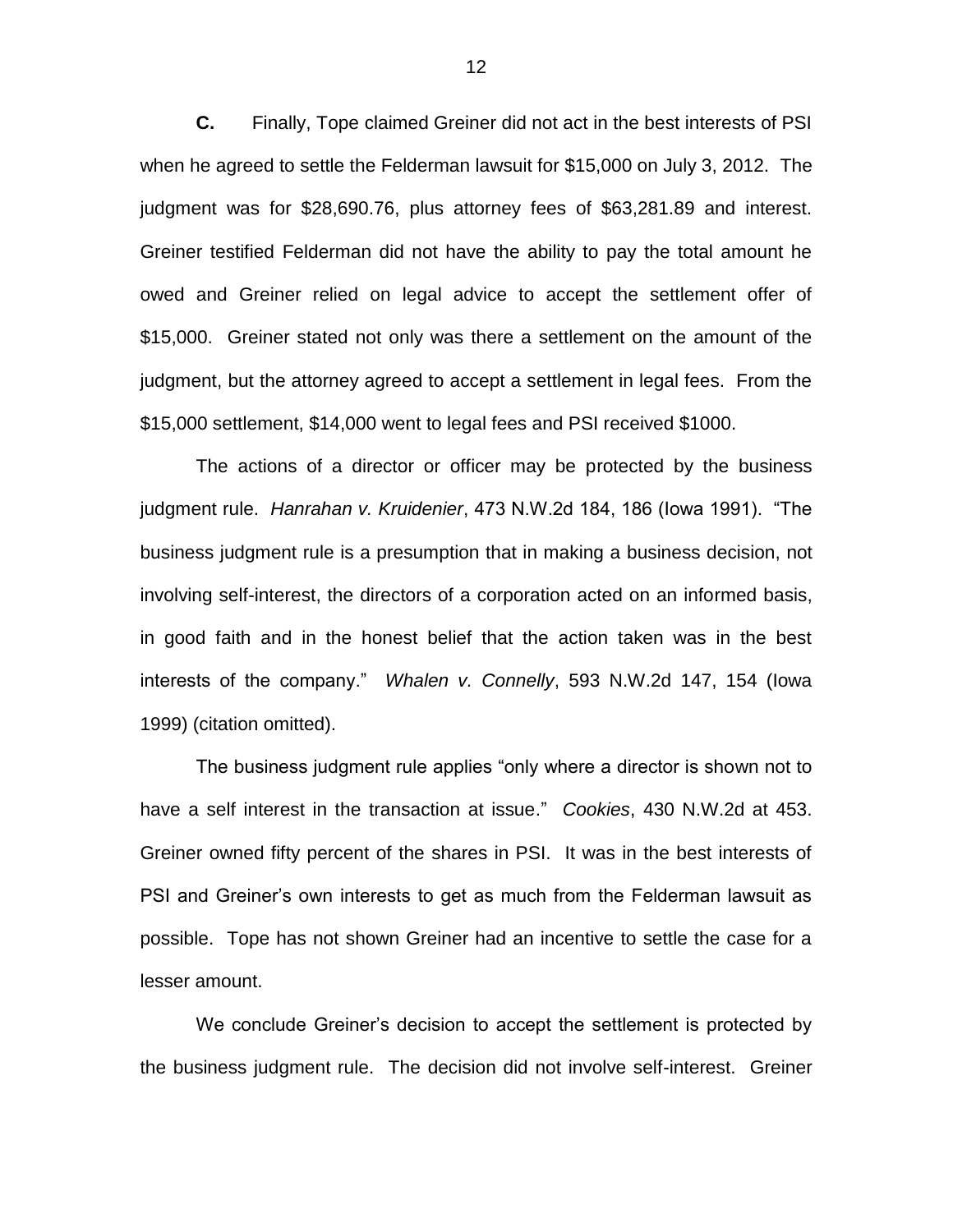testified he considered the situation, including Felderman's ability to pay and the advice of counsel, and decided to accept the settlement. The evidence shows Greiner acted "on an informed basis, in good faith and in the honest belief that the action taken was in the best interests of the company." *See Whalen*, 593 N.W.2d at 154. We conclude PSI is not entitled to relief for Greiner's decision to settle the Felderman lawsuit for \$15,000.

## **IV. Compensatory Damages**

The purpose of a shareholder derivative action is to redress the company's loss. *Cookies*, 430 N.W.2d at 455. "We agree all profits must be accounted for and all benefit to the individuals must be returned. But there is nothing equitable about denying defendants the benefit of the actual and reasonable cost of producing that profit." *Rowen*, 282 N.W.2d at 657. "[A] money award in a derivative suit is more appropriately referred to as a judgment for restitution rather than as one for damages." *Id.* at 656.

Income which should have been paid into PSI and VendPrint was instead captured by SirkTech. At the same time, SirkTech paid the expenses which would have otherwise been the responsibility of PSI and VendPrint. We conclude PSI and VendPrint are entitled to compensatory damages for the net profits received by SirkTech which should have gone to PSI and VendPrint for the time period from April 1, 2011, until the date the corporations were administratively dissolved, August 9, 2012.

The district court determined the lost sales of PSI and VendPrint during this period were valued at \$412,685.00. A review of the record, however, does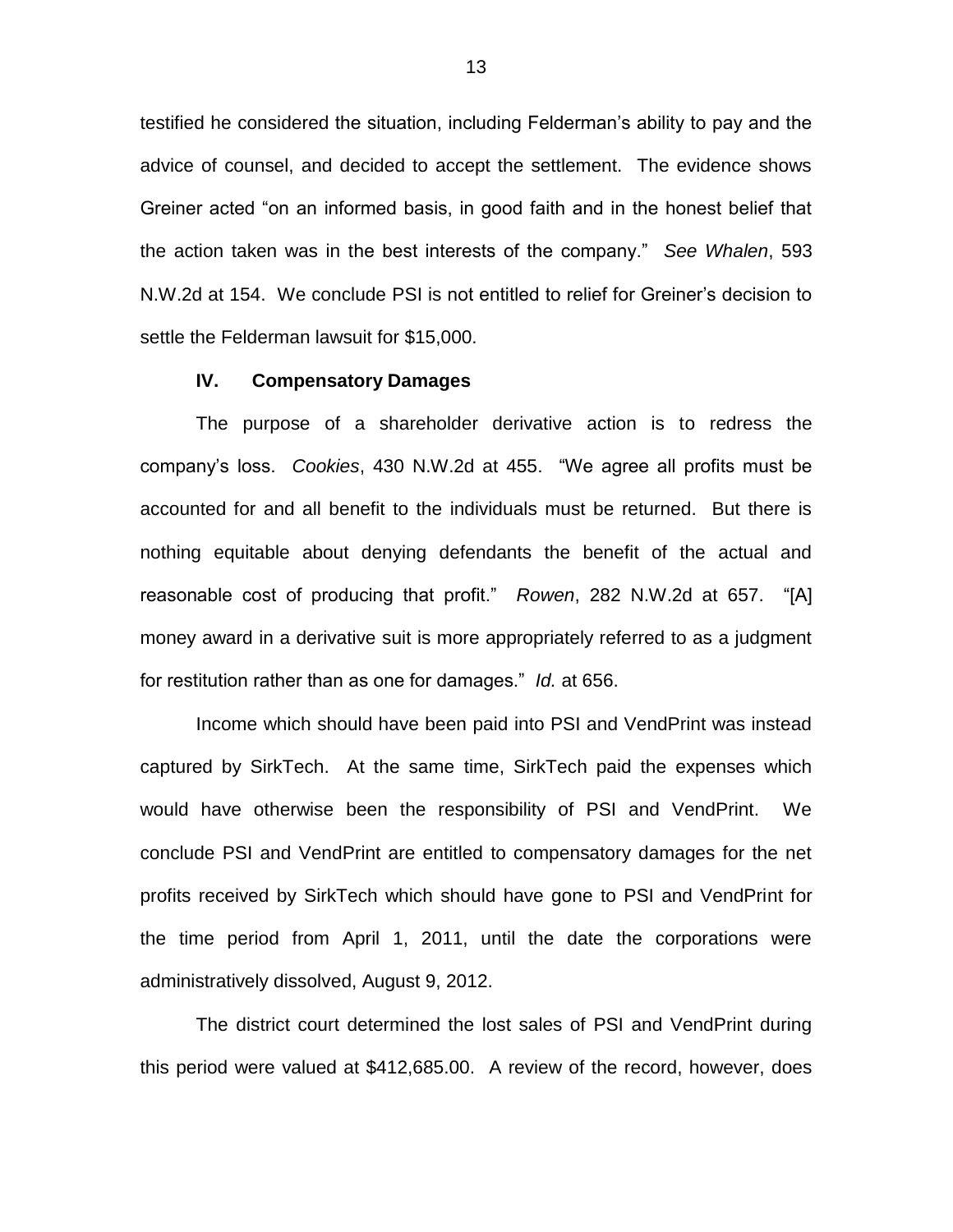not support such a finding over this time period. Exhibit 11 shows SirkTech had sales of \$190,701 from April 1, 2011, to December 31, 2011. Exhibit 12 shows SirkTech's sales from January 1, 2012, through December 31, 2012, were \$228,667. PSI and VendPrint are only entitled to damages during the time they were in existence, and so should not be able to recover for sales SirkTech made after they were administratively dissolved on August 9, 2012. We are unable to determine from the present record the amount of sales lost to PSI and VendPrint during the relevant time period.

The district court found PSI and VendPrint had operating costs of \$115,000 per year. During the hearing, Tope testified he looked at Exhibit 7, SirkTech's profit and loss statement for January through December 2013, showing total expenses of \$189,739.61, and Exhibit 8, SirkTech's profits and losses from January through July 2014, showing total expenses of \$95,902.83. Tope stated, "I can see expenses that are not needed and others that could be cut, reduced," and concluded the expenses should have been \$115,000 per year. We determine the actual expenses of SirkTech for April 1, 2011, through August 9, 2012, should be used to determine the company's net profits during that period of time. Tope's testimony about the company's expenses in 2013 and 2014 is not necessarily relevant.

Because we are unable to determine from the current record SirkTech's profits and losses for the relevant time period, we determine the issue should be remanded to the district court for specific findings on this issue. In addition, the

14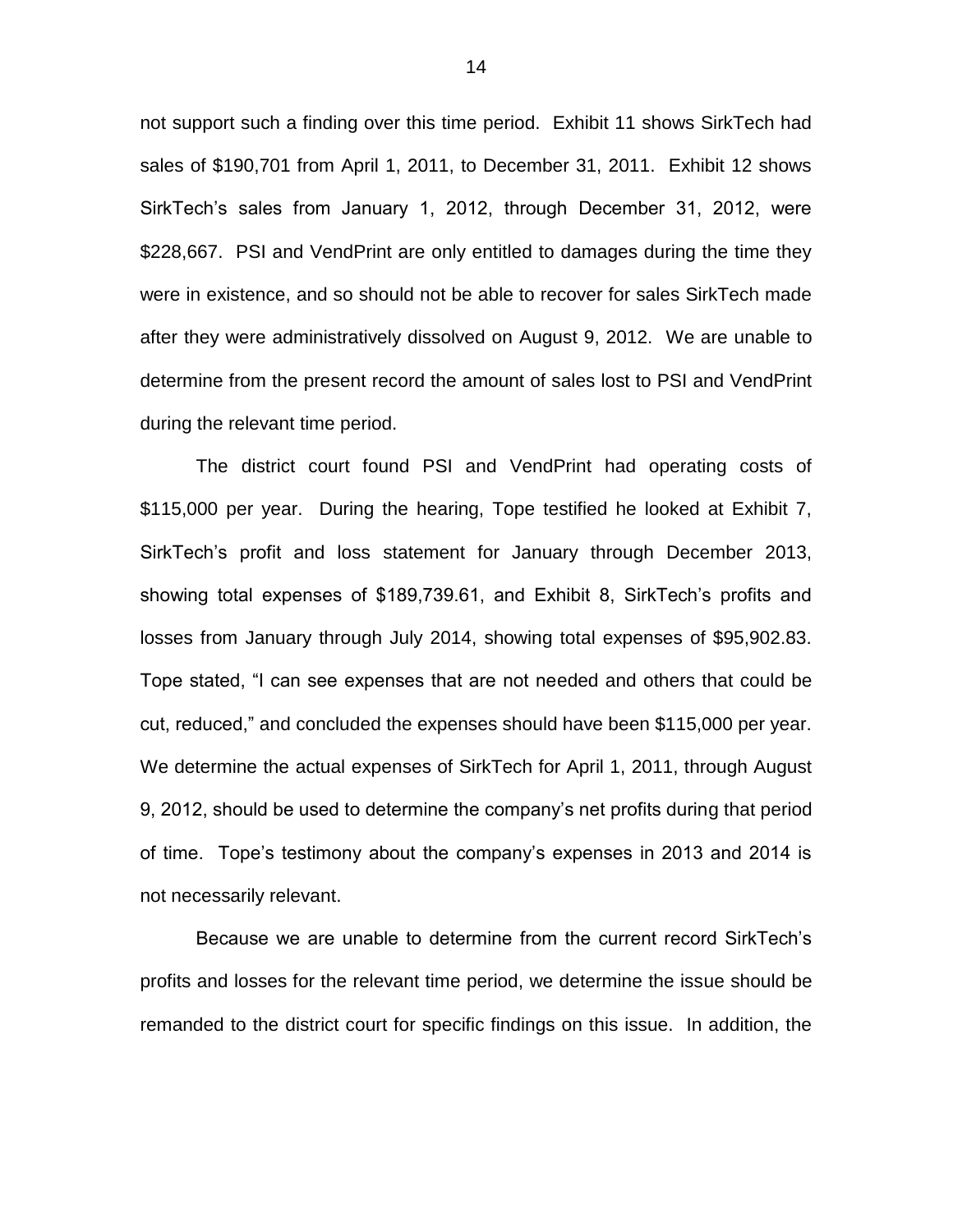court's findings should specify the net profits which would have been attributable to PSI and those which would have attributable to VendPrint.

## **V. Punitive Damages**

In a shareholder derivative action, "an equity court may, in its discretion, award exemplary damages upon a showing that some legally protected right has been invaded, such as an intentional act of fraud or other wrongful conduct." *Holden v. Constr. Mach. Co.*, 202 N.W.2d 348, 359 (Iowa 1972). An intentional act of fraud "includes all acts, omissions and concealments which involve a breach of either legal or equitable duties, trust or confidence, justly reposed, which are injurious to another or by which an undue or unconscionable advantage is taken." *Id.*; *see also Sauer v. Moffitt*, 363 N.W.2d 269, 274 (Iowa Ct. App. 1984).

The district court assessed punitive damages of \$275,365.34 against Greiner. The award was based on the court's finding compensatory damages were \$682,223.20. Because we are remanding for a new determination of compensatory damages, we conclude the issue of punitive damages should be revisited as well. Any award of punitive damages should be based solely on Greiner's actions between April 1, 2011, and August 9, 2012.

## **VI. Equitable Relief**

The district court has the power to fashion equitable relief in a shareholder derivative action. *Sauer*, 363 N.W.2d at 275. The Iowa Supreme Court has stated, "Wherever a situation exists which is contrary to the principles of equity and which can be redressed within the scope of judicial action, a court of equity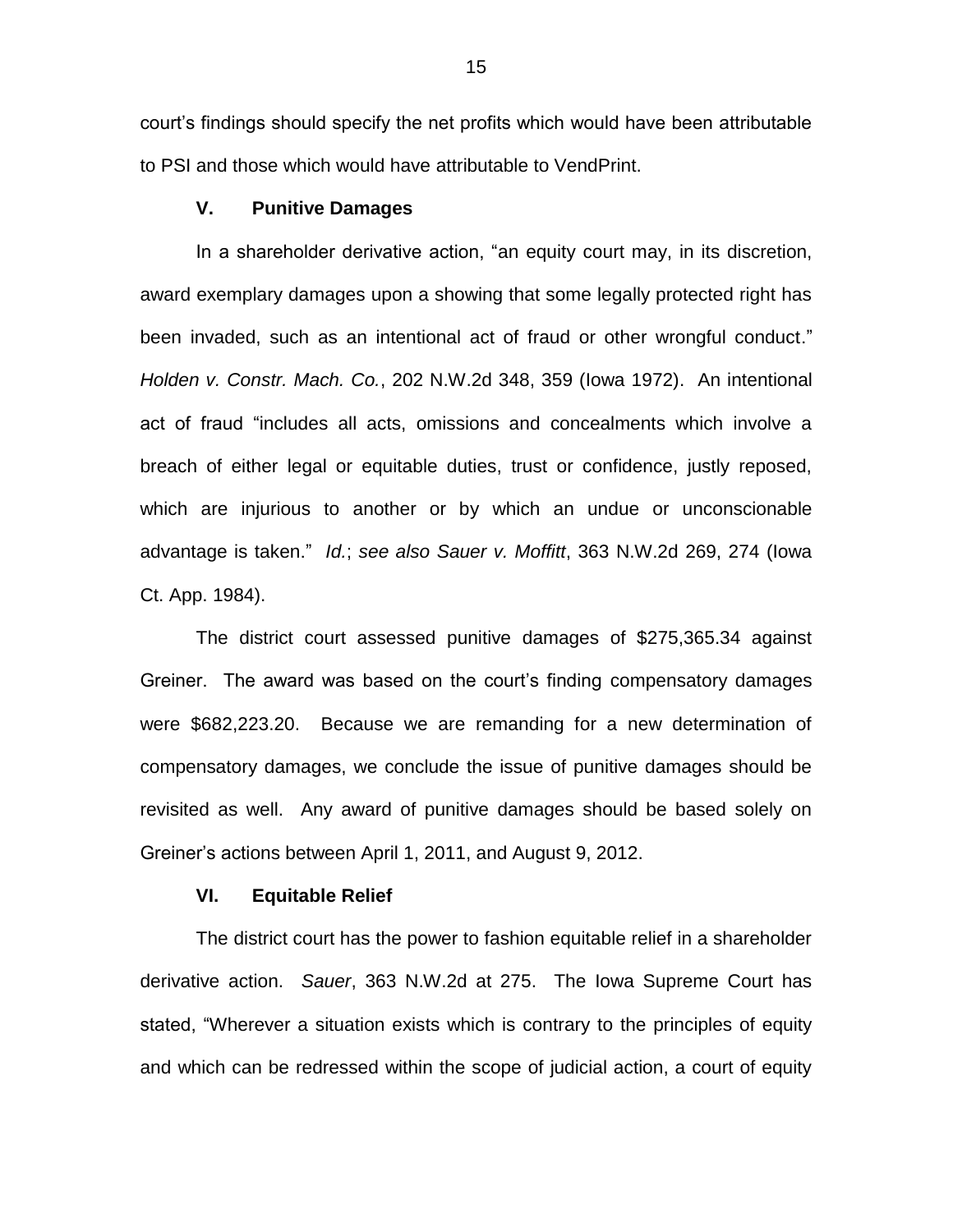will devise a remedy to meet the situation, though no similar relief has been given

before." *Holi-Rest, Inc. v. Treloar*, 217 N.W.2d 517, 527 (Iowa 1974).

The district court granted the following equitable relief in this case:

(1) Defendants shall provide Plaintiff with current, functioning source code/software to all products; (2) Defendants shall provide Plaintiff with contact information for all programmers who had access to source code for past seven years; (3) Defendants shall cease using the VendPrint/Peripheral Solutions website and give Plaintiff access to it for use in restarting VendPrint and Peripheral Solutions; (4) Defendants shall cease using the VendPrint/Peripheral Solutions telephone number and give Plaintiff access to it for use in restarting VendPrint and Peripheral Solutions; (5) Defendant Greiner shall cease using the names of VendPrint and Peripheral Solutions for purposes of generating business for SirkTech; (6) Defendant Greiner shall cease diverting the customers of VendPrint and Peripheral Solutions to SirkTech; (7) Defendants shall provide Plaintiff all prospective customer names and contact information for current and prospective customers for VendPrint and Peripheral Solutions, including end users and resellers; (8) Defendant shall provide Plaintiff the database (ACT) for VP; and (9) Defendants shall provide Plaintiff the four-channel fax card used to send flyers.

In his rule 1.904(2) motion, Greiner asked for clarification of item six, asking to have the ruling provide, "Defendant Greiner shall cease diverting the customers of VendPrint and Peripheral Solutions to SirkTech through use of the website or phone number previously used by VendPrint or Peripheral Solutions or through use of the names VendPrint or Peripheral Solutions." Greiner stated the order should not prohibit him from working with former or current customers of PSI and VendPrint if, in the future, he was no longer a director or officer of the corporations and opened a new and different business.

Greiner relies upon *Midwest Janitorial Supply v. Greenwood*, 629 N.W.2d 371, 376 (Iowa 2001), which found a director's mere preparation to form a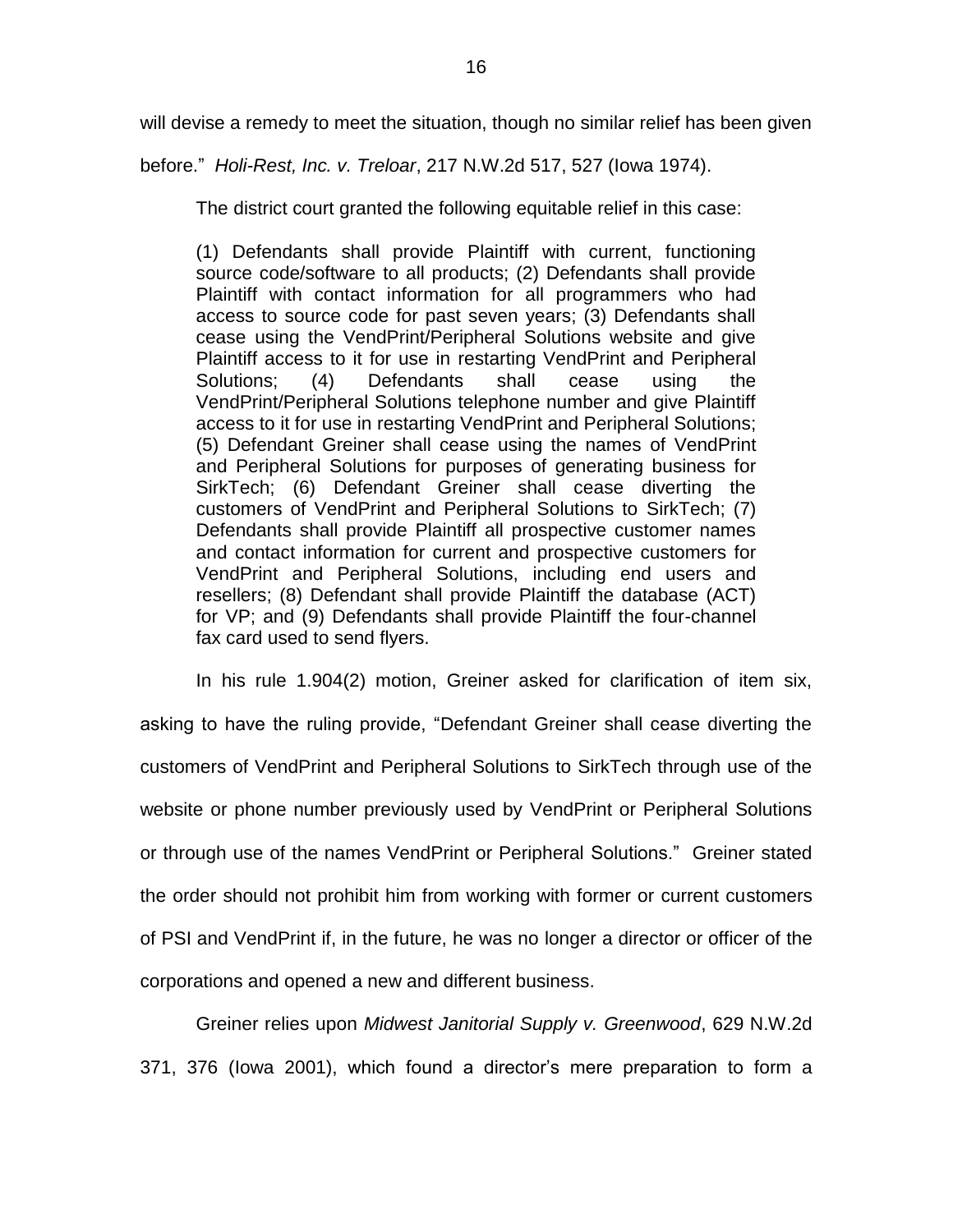competing business organization "is not actionable unless it is shown that something in the preparation to compete produced a discreet harm to the former business beyond the eventual competition that results from the preparation." The defendant there engaged in preparations to compete against the plaintiff while still a director and officer of the plaintiff corporation. *Midwest Janitorial Supply*, 629 N.W.2d at 376. A director or officer should not compete with a corporation while still acting as a director or officer for the corporation, but may engage in competition once the director or officer has terminated the relationship with the corporation. *See id.*

We conclude the paragraph concerning equitable relief should be amended to provide in item six, "Defendant Greiner shall cease diverting the customers of VendPrint and Peripheral Solutions to SirkTech through use of the website or phone number previously used by VendPrint or Peripheral Solutions or through use of the names VendPrint or Peripheral Solutions."

### **VII. Conclusions**

We find the nominal plaintiff, Tope, does not have clean hands, and PSI and VendPrint are not entitled to relief for the time period from October 1, 2010, when Greiner moved the business, until April 1, 2011, when Greiner started operating the businesses through SirkTech, and reverse the district court's grant of damages on this ground. We determine Greiner is liable to PSI and VendPrint for damages arising during the time period from April 1, 2011, when he started operating the business of the corporations through SirkTech, until August 9, 2012, when the corporations were administratively dissolved. We conclude